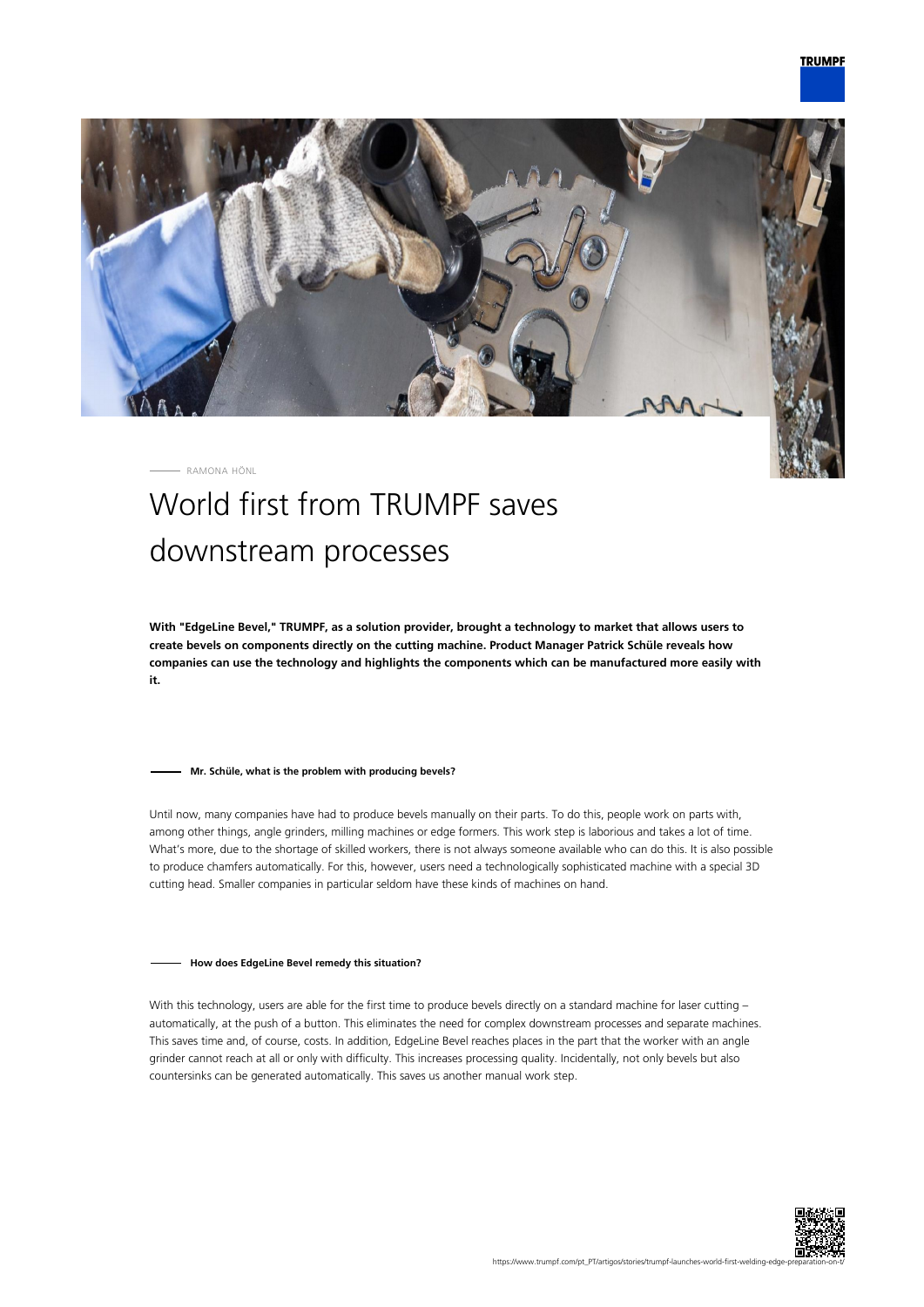

A worker checks a component she has chamfered using TRUMPF's EdgeLine Bevel technology.

– TRUMPF / Martin Stollberg



With EdgeLine Bevel technology, a TRUMPF standard machine for laser cutting produces beveled cutting edges on the contours of the component.

– TRUMPF / Martin Stollberg



An employee removes a component with chamfers from a standard TRUMPF machine for laser cutting.

– TRUMPF / Martin Stollberg

## **What parts is the technology particularly suitable for?**

In principle, EdgeLine Bevel is suitable for all components that have to be beveled before welding or require countersinks for screw connections. The range of applications is extremely broad, as the technology is suitable for all companies that manufacture assemblies.

#### **Can EdgeLine Bevel also be retrofitted?**

Yes, companies that already have a standard TRUMPF machine for laser cutting will be able to retrofit it starting in the spring of 2022. Since EdgeLine Bevel is a software-based process, we can also retrofit the technology to customers' latest generation of laser cutting machines with a software update.

## **How is the solution being received by users?**

The interest of our customers is huge. The [video on YouTube](https://www.youtube.com/watch?v=wjYai1xAQek) alone has already been viewed almost 800,000 times in the first four weeks after its release, and we receive inquiries every day. This shows us that our technology is in tune with the times and that we always have the entire process chain in view in our solutions.



Patrick Schüle, Product Manager at TRUMPF: "With EdgeLine Bevel, TRUMPF shows that we have the entire sheet metal process chain in view."